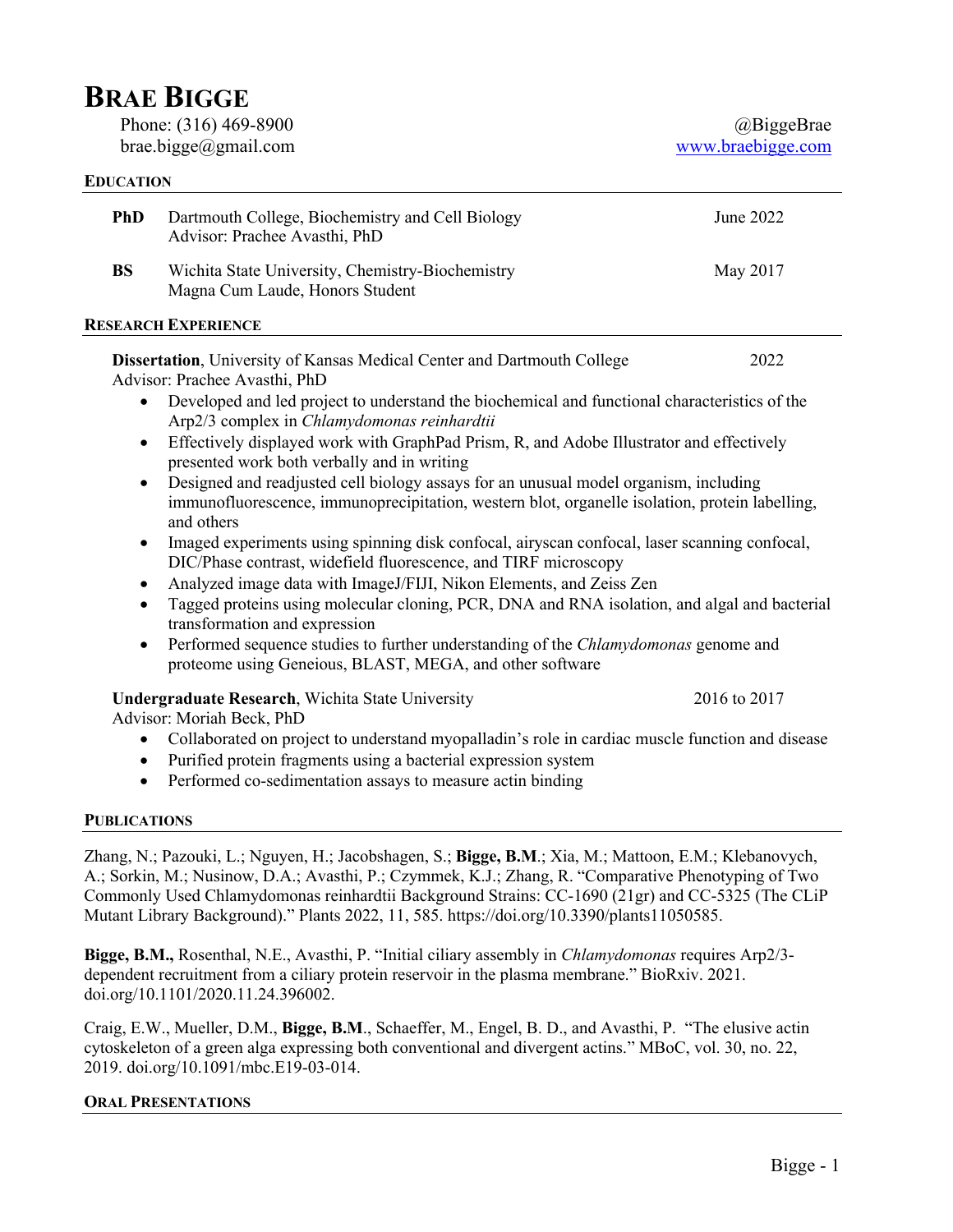**Bigge, B.M.,** Avasthi, P. "Arp2/3-dependent actin networks in ciliary protein delivery in *Chlamydomonas.*" Dartmouth College Molecular and Cell Biology Research in Progress Seminar. April 2021. (Virtual)

**Bigge, B.M.** "Arp2/3-dependent actin networks in ciliary protein delivery in *Chlamydomonas.*" BSCB GenSoc UK Cilia Network e-Symposium. January 2021. (Virtual)

**Bigge, B.M.,** Sept, D., Schroeder, C., Avasthi, P. "Arp2/3 nucleates conventional and divergent actin networks in *Chlamydomonas Reinhardtii*" KUMC Student Research Forum (SRF). March 2020. Kansas City, KS. (Cancelled due to COVID-19)

**Bigge, B.M.,** Avasthi, P. "Arp2/3-mediated branched actin networks play a role in ciliary assembly and maintenance in *Chlamydomonas*" American Society of Cell Biology (ASCB). December 2019. Washington D.C.

**Bigge, B.M.,** Sept, D., Avasthi, P. "Arp2/3 can nucleate filaments of a divergent actin with few conserved Arp2/3 binding residues" KUMC Student Research Forum (SRF). March 2019. Kansas City, KS.

## **POSTERS**

Dartmouth College Molecular and Cell Biology Recruitment 2022 Cell Bio 2021 (2 posters, Virtual) Triangle Cytoskeleton Meeting 2021 (Virtual) Award for top poster Dartmouth College Molecular and Cell Biology Annual Retreat 2021 Dartmouth College Molecular and Cell Biology Recruitment 2022 (Virtual) Cell Bio 2020 (2 posters, Virtual) Dartmouth College Molecular and Cell Biology Retreat 2020 (Virtual) Award for top 3 posters. Stowers Developmental Cell Biology Conference 2020 (Cancelled due to COVID-19) Chicago Cytoskeleton Meeting 2020 (Cancelled due to COVID-19) American Society of Cell Biology (ASCB) 2019 (3 posters) American Society of Cell Biology (ASCB) 2018 Kansas Idea Network of Biomedical Research Excellence (K-INBRE) Symposium 2017 Undergraduate Research and Creative Activity Forum (URCAF) 2017

## **TEACHING AND MENTORING**

## **Dartmouth College**, Hanover, NH

**Graduate Teaching Assistant**, Cell Structure and Function

- Delivered lab lecture (virtual)
- Facilitated lab exercises and assisted students in lecture, small groups, and office hours (virtual)
- Graded lab assignments and course exams (virtual)

## **Dartmouth College,** Hanover, NH

**Graduate Student Mentor**, Biochemistry and Cell Biology

• Rotation Students: Amy Conaway, Lia Michaels, Shrea Bural

## **University of Kansas Medical Center**, Kansas City, KS **Graduate Student Mentor**, Anatomy and Cell Biology

- Undergraduate Student: Abigail Salberg
- Rotation Students: Larissa Dougherty, Ananya Nidamangala

## **Wichita State University**, Wichita, KS

**Tutor**, Disability Services

• Reviewed and translated biochemistry and medicinal chemistry lessons for a visually impaired student, aided with homework and studying for exams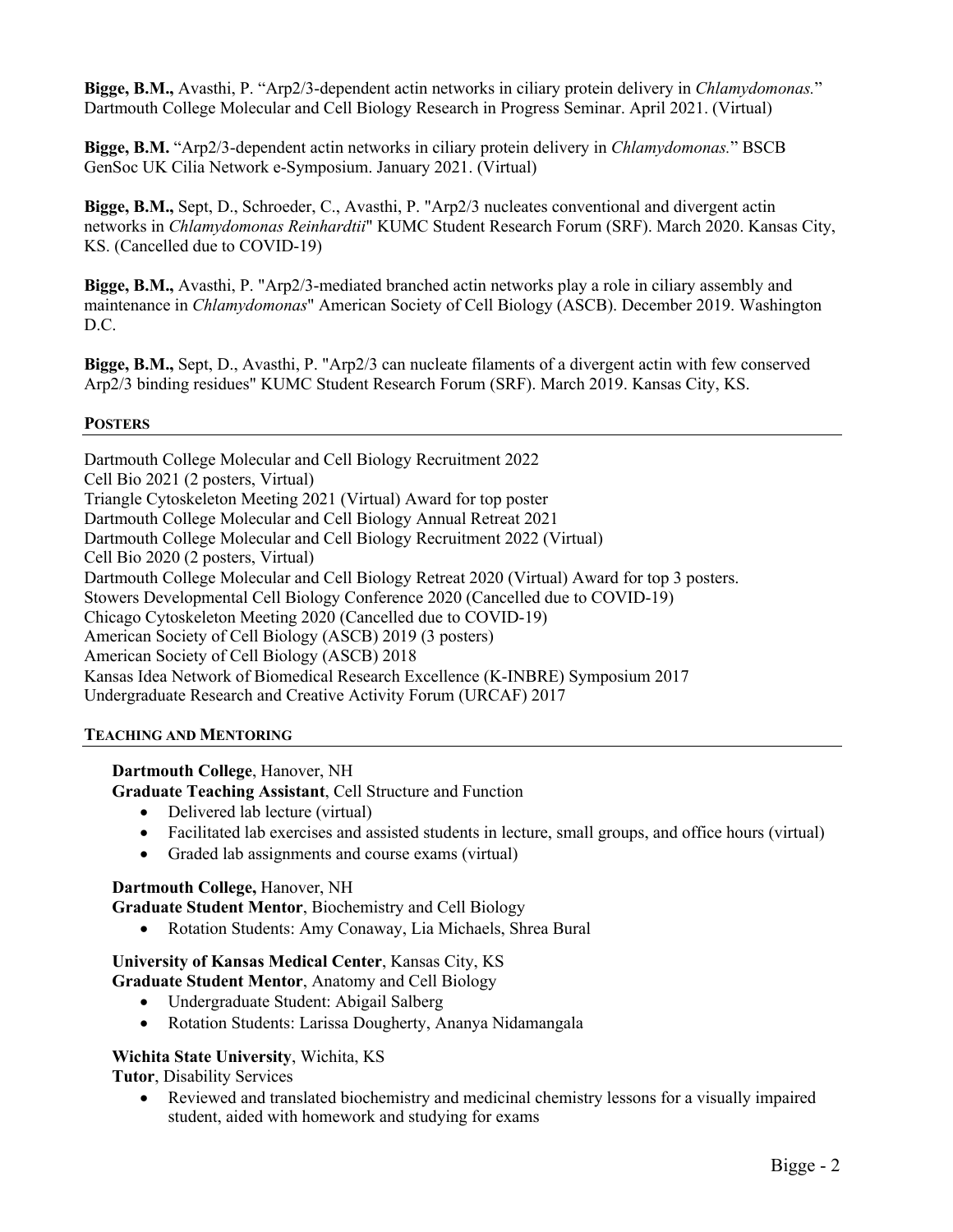## **Wichita State University**, Wichita, KS

**Research mentor**, Cohen Honors College Summer Research Institute

- Worked with high school students from highly diverse Kansas counties to help them develop, carry out, and present original research
- Built relationships with students

## **HONORS AND AWARDS**

| <b>Triangle Cytoskeleton Meeting Poster Award</b><br>One of the top posters at the Triangle Cytoskeleton Meeting                                                                                                                                                                                           | 2021      |  |  |  |
|------------------------------------------------------------------------------------------------------------------------------------------------------------------------------------------------------------------------------------------------------------------------------------------------------------|-----------|--|--|--|
| Dartmouth Molecular and Cell Biology Retreat Poster Award<br>One of the top 3 posters at the Dartmouth MCB Retreat for PhD students                                                                                                                                                                        | 2020      |  |  |  |
| <b>Madison and Lila Self Graduate Fellowship</b><br>Provides financial support and professional development opportunities for promising graduate student<br>leaders at The University of Kansas                                                                                                            | 2018-2020 |  |  |  |
| Kansas Idea Network of Biomedical Research Excellence Scholar<br>Strengthens Kansas research by funding undergraduate research                                                                                                                                                                             | 2016-2017 |  |  |  |
| PROFESSIONAL TRAINING                                                                                                                                                                                                                                                                                      |           |  |  |  |
| <b>Communication Coaching</b><br>Robert C. Roland, Ph.D. and Amy J. Devitt, Ph.D., Lawrence, KS, 2018-2020<br>Description: Oral and written communication classes teaching presentation skills, writing skills, and how<br>to better communicate science                                                   |           |  |  |  |
| <b>Lean Six Sigma Yellow Belt Training</b><br>Donna Whittaker, Ph.D., Lawrence, KS, Jan, 2020<br>Description: Introduction to the Lean Six Sigma method of process problem solving                                                                                                                         |           |  |  |  |
| <b>Public Policy Seminar</b><br>Self Graduate Fellowship, Washington, D.C., Sept 2019<br>Description: A comprehensive introduction to public policy for graduate students                                                                                                                                  |           |  |  |  |
| <b>Negotiation and Conflict Resolution</b><br>Michael Haselhuhn, Ph.D., Lawrence, KS, Aug 13-14, 2019<br>Description: Two-day seminar demonstrating proper negotiation techniques                                                                                                                          |           |  |  |  |
| <b>Discover Your Strengths, Clifton Strength Finder Seminar</b><br>Kathleen Ames-Stratton, Lawrence, KS, Jan 15, 2019<br>Description: Seminar to identify and harness personal strengths for relationship building, thinking<br>strategically, executing plans, and influencing others to accomplish goals |           |  |  |  |
| <b>Adaptive Leadership Seminar</b><br>Jill Hufnagel, Ph.D., Lawrence, KS, Aug 7-8, 2018<br>Description: Seminar that teaches how to use adaptability to enhance leadership skills                                                                                                                          |           |  |  |  |
| <b>PROFESSIONAL AFFILIATIONS</b>                                                                                                                                                                                                                                                                           |           |  |  |  |
| Dartmouth College Cancer Biology and Therapeutics/Cancer Signaling and Genomes                                                                                                                                                                                                                             |           |  |  |  |

**American Society of Cell Biology American Society of Biochemistry and Molecular Biology**

**American Genetics Society**